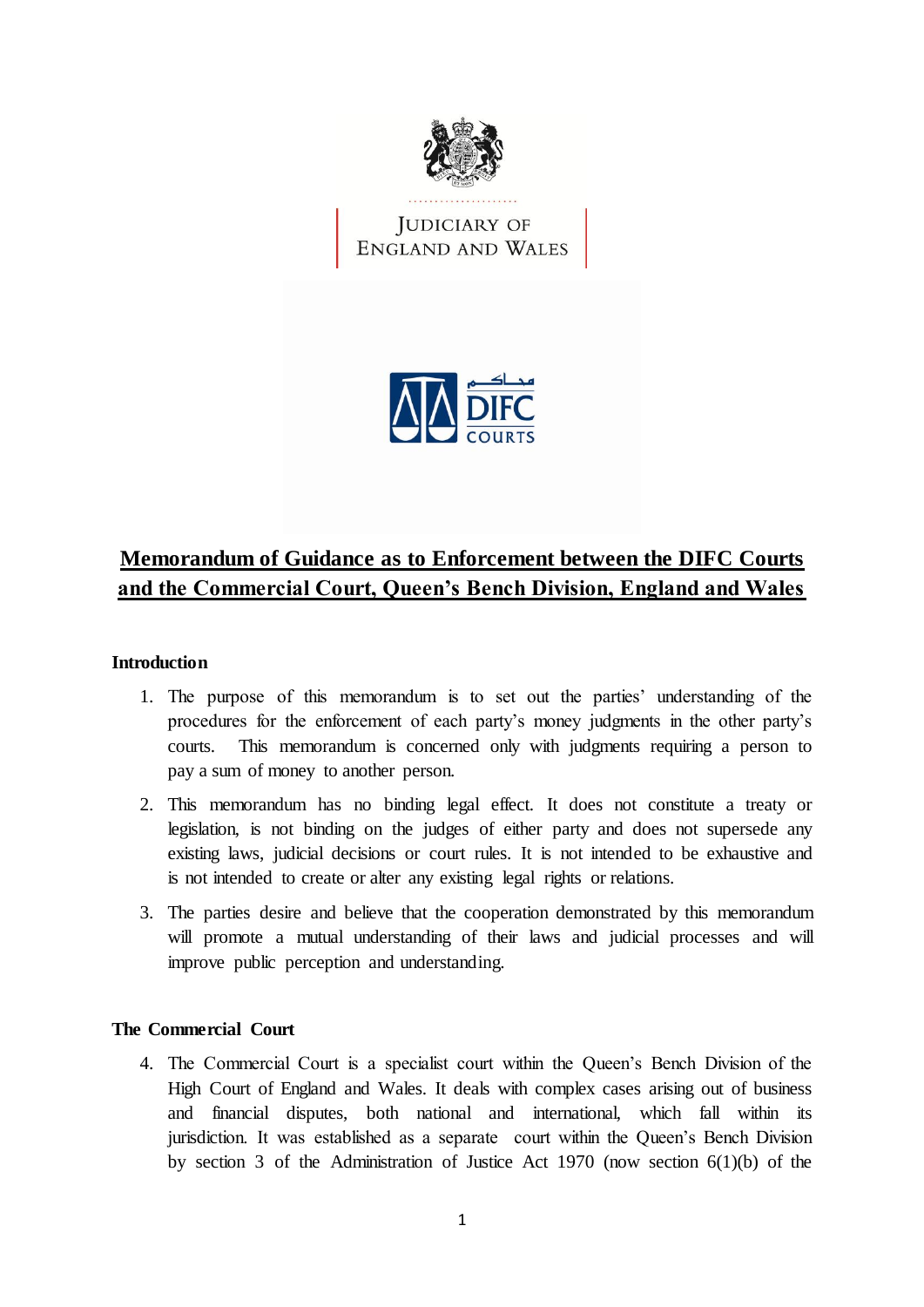Senior Courts Act 1981), although a specialist Commercial List had operated since 1895 for the hearing of commercial cases, to which specifically designated judges with commercial experience were assigned. The Court is internationally recognised for its experience and expertise in commercial dispute resolution.

### **The DIFC Courts**

5. The DIFC Courts form part of the legal system of the United Arab Emirates, albeit that this memorandum only states the position as it applies to the DIFC Courts. They deal with civil and commercial disputes which are connected to the Dubai International Financial Centre or in respect of which the parties have agreed that the DIFC Courts should have jurisdiction. The DIFC Courts consist of a Small Claims Tribunal (SCT), a Court of First Instance and a Court of Appeal. They were established by Dubai Laws 9 and 12 of 2004 and operate as a common law court, applying the highest international standards of legal procedure. The Courts' judiciary is selected from common law jurisdictions around the world and from Dubai and enjoy the highest international renown.

### **Application of the common law of England and Wales**

- 6. There is currently no treaty in place pursuant to which either party's judgments may be enforced by the other party's courts.
- 7. In the Commercial Court, in the absence of a relevant treaty, a foreign judgment may be enforced by a claim made at common law, in accordance with the principles and practice described below.
- 8. Under the English common law, where a foreign court of competent jurisdiction has determined that a certain sum is due from one person to another, a legal obligation arises on the debtor to pay that sum. The creditor may bring a claim to enforce that obligation as a debt.
- 9. The approach of the DIFC Courts to the enforcement of Commercial Court judgments is based on the English common law and the same approach is applied.

# **The requirements for enforcement of DIFC Courts' judgments in the Commercial Court**

- 10. In order to be sued upon in the Commercial Court, a judgment of the DIFC Courts must be final and conclusive. It may be final and conclusive even though it is subject to an appeal.
- 11. The Commercial Court will not enforce certain types of DIFC Court judgments, for example judgments ordering the payment of taxes, fines or penalties.
- <span id="page-1-0"></span>12. The DIFC Courts must have had jurisdiction, according to the English rules of the conflict of laws, to determine the subject matter of the dispute. The Commercial Court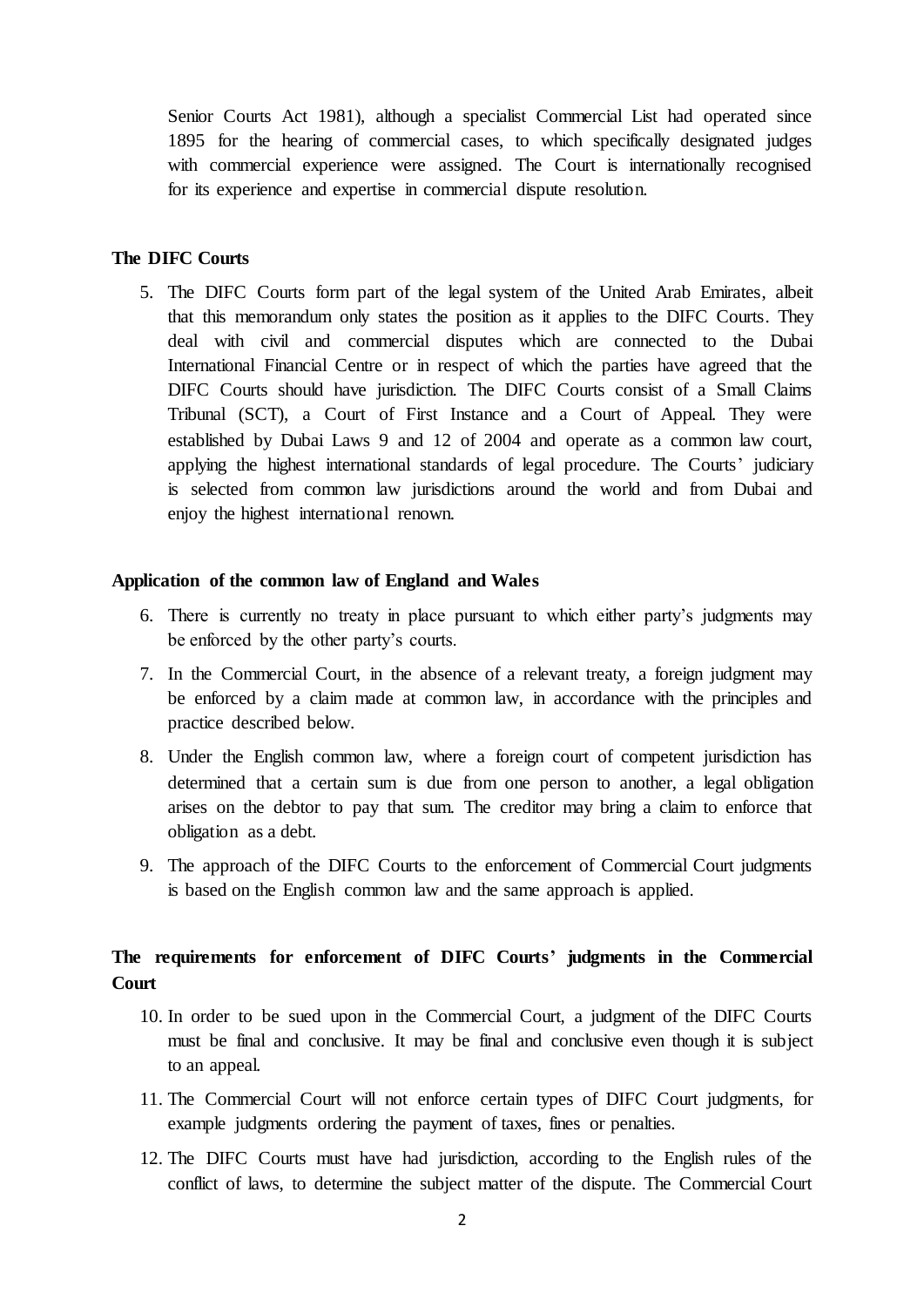will generally consider the DIFC Courts to have had the required jurisdiction only where the person against whom the judgment was given:

- a. was, at the time the proceedings were commenced, present in the jurisdiction; or
- b. was the claimant, or counterclaimant, in the proceedings; or
- c. submitted to the jurisdiction of the DIFC Courts; or
- d. agreed, before commencement, in respect of the subject matter of the proceedings, to submit to the jurisdiction of the DIFC Courts.
- <span id="page-2-0"></span>13. Where the above requirements are established to the satisfaction of the Commercial Court, a DIFC Court judgment may be challenged in the Commercial Court only on limited grounds. Those grounds include (but are not limited to):
	- a. where the judgment was obtained by fraud;
	- b. where the judgment is contrary to English public policy; and
	- c. where the proceedings were conducted in a manner which the Commercial Court regards as contrary to the principles of natural justice.
- 14. The Commercial Court will not re-examine the merits of a DIFC Court judgment. The judgment may not be challenged on the grounds that it contains an error of fact or law. A DIFC Court judgment will be enforced on the basis that the defendant has a legal obligation, recognised by the English court, to satisfy a judgment of the DIFC Courts.

#### **The requirements for enforcing Commercial Court judgments in the DIFC Courts**

- 15. The same principles set out above will be applied to determine whether a party may sue on a Commercial Court judgment in the DIFC Courts.
- 16. In order to be sued upon in the DIFC Courts, a judgment of the Commercial Court must be final and conclusive. It may be final and conclusive even though it is subject to an appeal.
- 17. The DIFC Courts will not enforce certain types of Commercial Court judgment, for example judgments ordering the payment of taxes, fines or penalties.
- <span id="page-2-1"></span>18. The Commercial Court must have had jurisdiction, according to the DIFC rules on the conflict of laws, to determine the dispute. The DIFC Courts will generally consider the Commercial Court to have had the required jurisdiction only where the person against whom the judgment was given:
	- a. was, at the time the proceedings were commenced, present in the jurisdiction; or
	- b. was the claimant, or counterclaimant, in the proceedings; or
	- c. submitted to the jurisdiction of the Commercial Court; or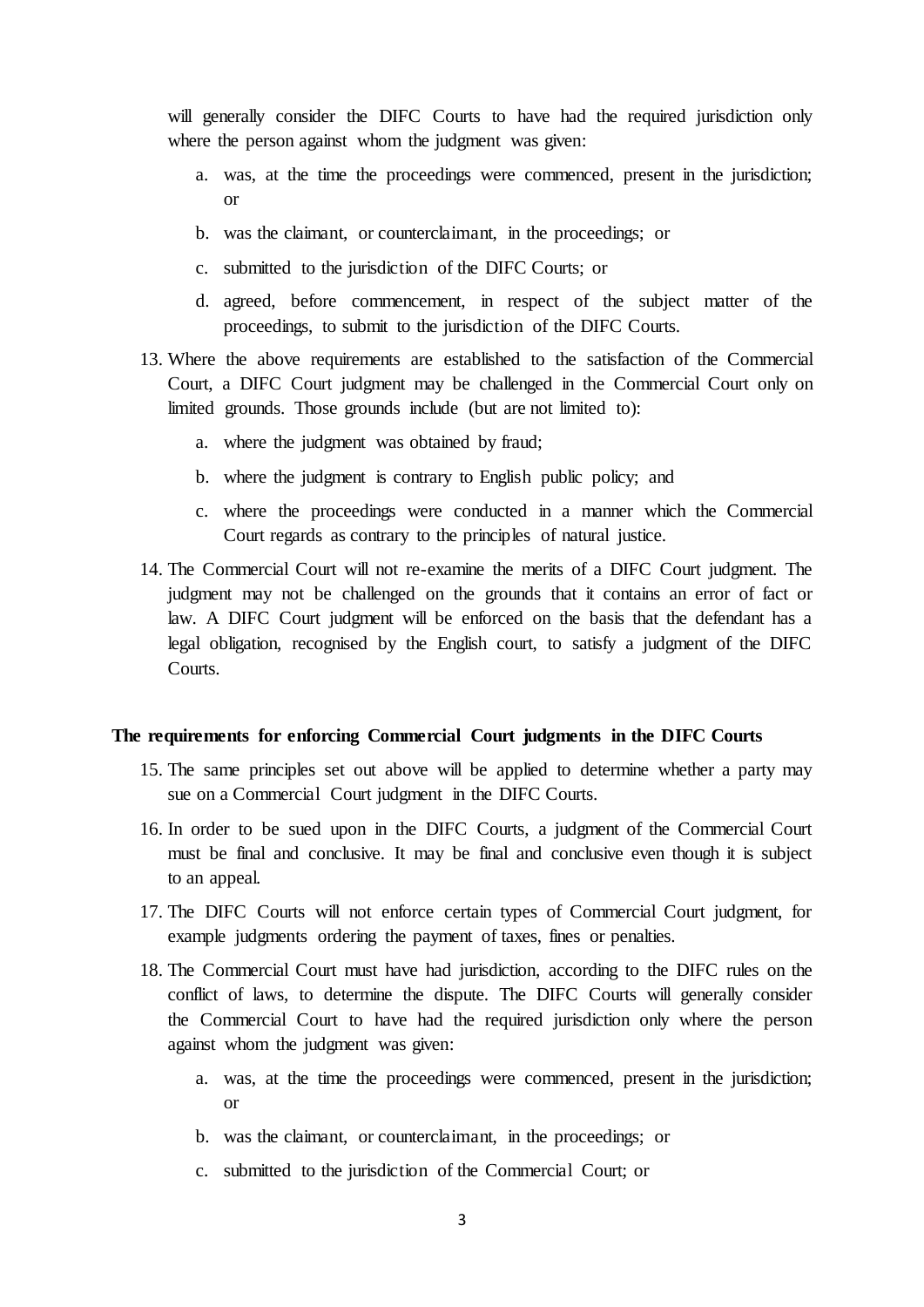- d. agreed, before commencement, in respect of the subject matter of the proceedings, to submit to the jurisdiction of the Commercial Court.
- <span id="page-3-0"></span>19. Where the above requirements are established to the satisfaction of the DIFC Courts, a Commercial Court judgment may be challenged in the DIFC Courts only on limited grounds. Those grounds include (but are not limited to):
	- a. where the judgment was obtained by fraud;
	- b. where the judgment is contrary to public policy; and
	- c. where the proceedings were conducted in a manner which the DIFC Courts regard as contrary to the principles of natural justice.
- 20. The DIFC Courts will not re-examine the merits of a Commercial Court judgment. The judgment may not be challenged on the grounds that it contains an error of fact or law. A Commercial Court judgment will be enforced on the basis that the defendant has a legal obligation, recognised by the DIFC Courts, to satisfy a judgment of the Commercial Court.

### **The procedure for enforcement of DIFC Court judgments in the Commercial Court**

- 21. In order to enforce a judgment of the DIFC Courts in the Commercial Court, a party must issue a Claim Form in the Commercial Court, providing a concise statement of the nature of the claim and claiming the amount of the judgment debt. A certified copy of the judgment should be exhibited to the claim form.
- 22. A party may obtain a certified copy of a DIFC Court judgment by making an application to the DIFC Courts. The application may be made without notice and must exhibit a copy of the judgment which is required to be certified. Where the DIFC Courts provide a certified copy of a DIFC Court judgment, it will provide a copy of the judgment on which will be endorsed a certificate that it is a true copy. The certificate will be signed by a Judge or by the Registrar. The certified copy of the judgment will be sealed with the seal of the DIFC Courts.
- 23. Where the judgment debtor is outside the United Kingdom, the claimant must apply for permission to serve the claim out of the jurisdiction in accordance with Rules 6.36 and 6.37 and Part 23 of the Civil Procedure Rules 1998. The application should be supported by a witness statement:
	- a. exhibiting a certified copy of the DIFC Court judgment;
	- b. stating that paragraph  $3.1(10)$  of Practice Direction 6B applies the claim is made to enforce a DIFC Court judgment;
	- c. stating that the claimant believes that the claim has a reasonable prospect of success;
	- d. stating the defendant's address if known; and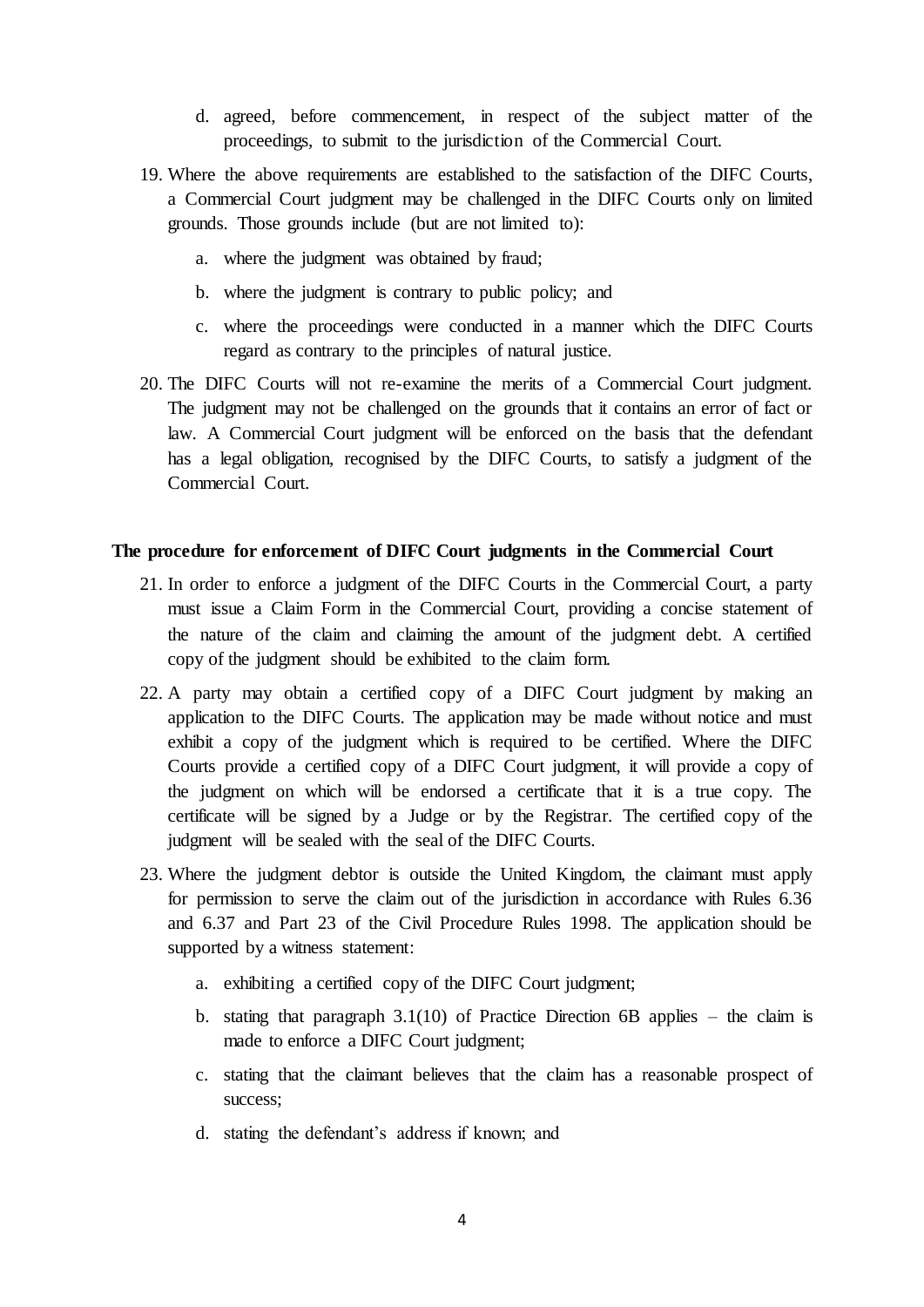- e. clearly bringing to the Court's attention any matter which, if the defendant were represented, the defendant would wish the court to be aware of. This includes any matters which might tend to undermine the claimant's application.
- 24. If, following service, the defendant does not respond to the claim, the claimant will be entitled to obtain judgment in default under Part 12 of the Civil Procedure Rules 1998. However, it remains open to the defendant to challenge the jurisdiction of the Commercial Court.
- 25. If the defendant acknowledges service, the claimant must file and serve Particulars of Claim, setting out a concise statement of the facts relied on in support of the claim. The Particulars of Claim should contain a statement that the DIFC Courts had jurisdiction on the grounds set out in paragraph [12](#page-1-0) above.
- 26. In most cases, a party will be entitled to apply to obtain summary judgment without trial under Part 24 of the Civil Procedure Rules 1998 (as amended), unless the debtor can satisfy the Court that it has a real prospect of establishing at trial one of the grounds set out in paragrap[h 13](#page-2-0) above. Applications for summary judgment are dealt with swiftly, without the need for oral evidence.
- 27. If the claim on the DIFC Court judgment is successful, the judgment creditor will then have the benefit of a Commercial Court judgment. The judgment creditor will be entitled, if necessary, to use the procedures of the English Courts to enforce the judgment, including:
	- a. third party debt orders, requiring third parties who are indebted to the judgment debtor to pay the sum owed to the judgment creditor;
	- b. charging orders, imposing charges over the judgment debtor's property in favour of the judgment creditor;
	- c. orders for possession of land;
	- d. orders for sale of land or other property over which the judgment creditor has the benefit of a charge;
	- e. orders requiring judgment debtors to provide information about their assets;
	- f. orders appointing enforcement officers to seize and sell the judgment debtor's goods;
	- g. orders appointing receivers;
	- h. orders for committal for contempt of court;
	- i. orders relating to insolvency procedures.

### **The procedure for enforcement of Commercial Court judgments in the DIFC Courts**

28. In order to enforce a Commercial Court judgment in the DIFC Courts, the procedure is very similar.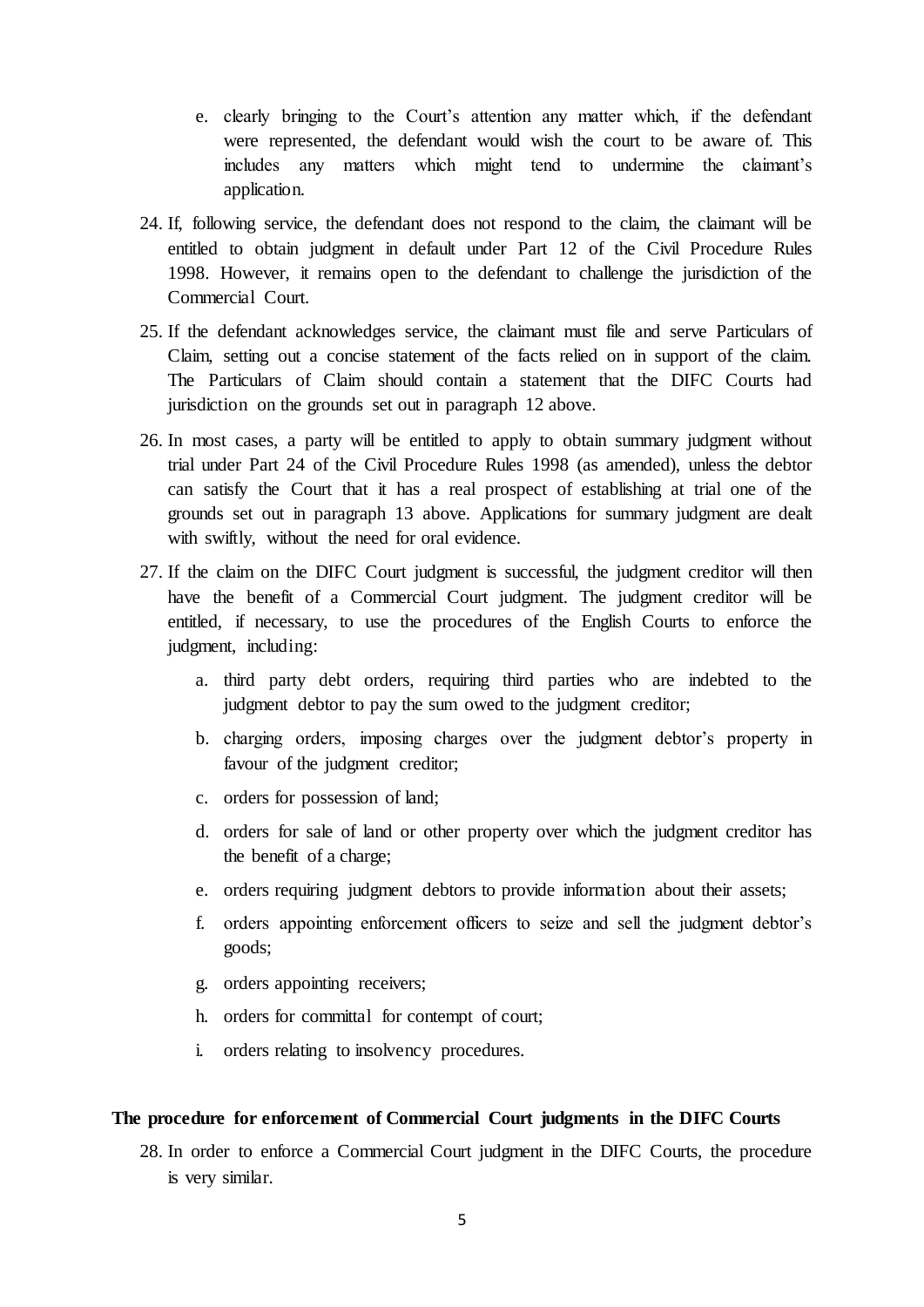- 29. In order to enforce a Commercial Court judgment in the DIFC Courts, a party must issue a Claim Form in the DIFC Courts, providing a concise statement of the nature of the claim and claiming the amount of the judgment debt. A certified copy of the judgment should be exhibited to the claim form.
- 30. A party may obtain a certified copy of a Commercial Court judgment by making an application to the Commercial Court. The application may be made without notice and must exhibit a copy of the judgment which is required to be certified. Where the Commercial Court provides a certified copy of a Commercial Court judgment, it will provide a copy of the judgment on which will be endorsed a certificate that it is a true copy. The certificate will be signed by a Judge. The certified copy of the judgment will be sealed with the seal of the Commercial Court.
- 31. Under Rule 9.52 of the Rules of the DIFC Courts 2011, there is no requirement to obtain the permission of the DIFC Courts before serving proceedings outside the DIFC. However, it remains open to the defendant to challenge the jurisdiction of the DIFC Courts.
- 32. If, following service, the defendant does not respond to the claim, the claimant will be entitled to obtain judgment in default under Part 13 of the Rules of the DIFC Courts 2011.
- 33. If the defendant acknowledges service, the claimant must file and serve Particulars of Claim, setting out a concise statement of the facts relied on in support of the claim. The Particulars of Claim should contain a statement that the Commercial Court had jurisdiction on the grounds set out in paragraph [18](#page-2-1) above.
- 34. In most cases, a party will be entitled to apply to obtain summary judgment without trial under Part 24 of the Rules of the DIFC Courts 2011 (as amended), unless the debtor can satisfy the Court that it has a real prospect of establishing at trial one of the grounds set out in paragrap[h 19](#page-3-0) above. Applications for summary judgment are dealt with swiftly, without the need for oral evidence.
- 35. If the claim on the Commercial Court judgment is successful, the judgment creditor will then have the benefit of a DIFC Court judgment. The judgment creditor will be entitled, if necessary, to use the procedures of the DIFC Courts to enforce the judgment, including:
	- a. third party debt orders, requiring third parties who are indebted to the judgment debtor to pay the sum owed to the judgment creditor;
	- b. charging orders, imposing charges over the judgment debtor's property in favour of the judgment creditor;
	- c. orders for possession of land;
	- d. orders for sale of land or other property over which the judgment creditor has the benefit of a charge;
	- e. orders requiring judgment debtors to provide information about their assets;